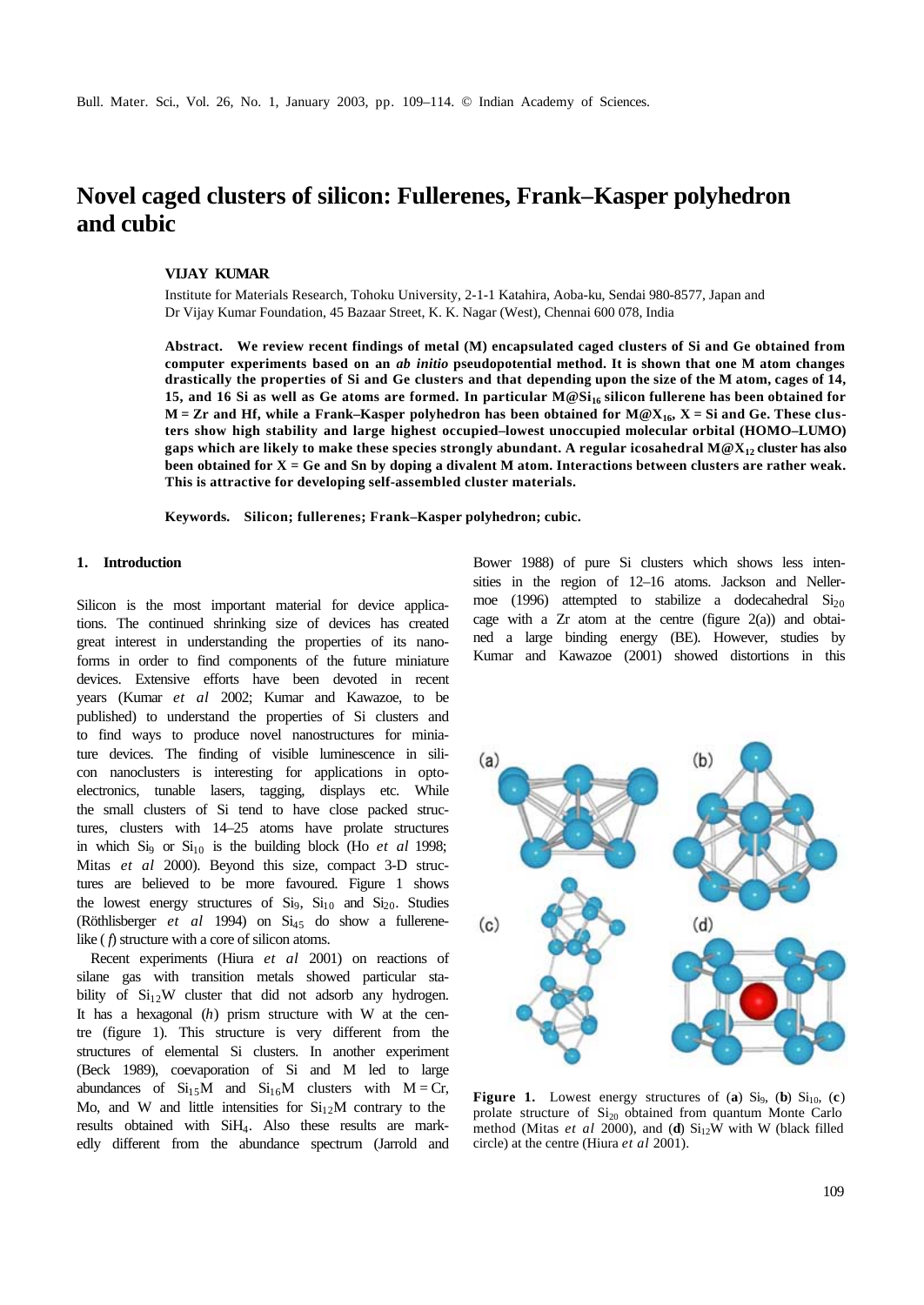cage such that there is a tendency for the shrinkage of the cage (figure 2(b)).

Following this result and adopting an atom removal and cage shrinkage approach, novel M encapsulated caged  $f-M@Si_n$  ( $n = 14–16$ ) and cubic (*c*)  $M@Si_n$  ( $n = 14$ and 15) structures (the notation  $M@Si<sub>n</sub>$  is used to denote caged structures of *n* Si atoms around an M atom without cappings). The shape and size of these clusters depend upon the size of the M atom which also determines the gap. Also a Frank–Kasper  $(FK)$  polyhedral  $M@Si<sub>16</sub>$ ,  $(M = Ti$  and Hf) cluster has been found to have an exceptionally large gap of about 2⋅35 eV that makes this cluster attractive for opto-electronic materials. The embedding energy (EE) of the M atom in the cage is very large  $(\approx 12 \text{ eV})$  that leads to a strong stability of these clusters. This together with the variable band gap and weak interaction between clusters make this new family of structures, interesting for self-assembled materials. Similar studies have been done on Ge and Sn clusters. In particular, doping of divalent M atoms has led to the finding of icosahedral (*i*) clusters of Ge and Sn for the first time (Kumar and Kawazoe 2002a). In the following, we present a brief review of these results.

## **2. Computational approach**

The calculations were performed using *ab initio* ultrasoft pseudopotential plane wave method (Kresse and Fürthmüller 1996). The exchange–correlation energy was calculated within the spin-polarized generalized gradient approximation (Perdew 1991). A simple cubic supercell with size up to 18 Å was used with periodic boundary



Figure 2. Shrinkage of the Si<sub>20</sub> cage. (a) Dodecahedral Zr encapsulated  $Zr@Si_{20}$ , (**b**)–(**e**) optimized structures of  $Zr@Si_{20}$ ,  $Zr@Si_{19}$ ,  $Zr@Si_{17}$ , and silicon fullerene  $Zr@Si_{16}$ , respectively. Arrows indicate the atoms that were removed. The same structure is obtained for Hf@Si<sub>16</sub>. (**f**) The Frank–Kasper polyhedral structure of  $M@Si_{16}$  (M = Ti and Hf). The atom in the cage is M (after Kumar and Kawazoe 2001).

conditions and the Γ point, for the Brillouin zone integrations. The structures were optimized using the conjugate gradient method. The relaxed structures were found to have zero spin in most cases.

#### **3. The cage shrinking approach**

Zr is among the largest size atoms in transition M series. Its encapsulation in the smallest carbon fullerene cage structure of  $Si<sub>20</sub>$  (figure 2(a)) led to a Si atom sticking out (figure 2(b)) upon relaxation. Removal of this capping atom and reoptimization led to a  $Zr@Si_{17}$  cage with two Si atoms sticking out (figure 2(c)). Further removal of the two capping Si atoms and reoptimizations led to the  $Zr@Si<sub>16</sub> cage with a capping by a Si atom (figure 2(d)).$ Again removal of this capping atom and reoptimization led to a compact symmetric  $f$  cage of  $Zr@Si_{16}$  (figure 2(e)). This procedure of shrinkage and removal of atoms was continued with smaller M atoms starting with the structure of  $f-Zr@Si<sub>16</sub>$ . It further led to the findings of caged  $M@Si_{14}$  and  $M@Si_{15}$  clusters. The stability of these clusters was further checked by optimizing several other structures. This procedure was repeated for germanium also. Studies on 12-atom cage structures further led to the finding of *i* isomers.

#### **4. Results**

The close packed symmetric *f* cage of 16 Si atoms (figure 2(e)) has eight pentagonal and two square faces as compared to 12 regular pentagonal faces in the dodecahedral  $Si<sub>20</sub>$  (figure 2(a)). Each Si atom on the cage is tricoordinated similar to carbon fullerenes. The size of  $f-Zr@Si<sub>16</sub>$ is close to that of  $C_{60}$ , but the former is lighter. The Si-Si bond lengths are slightly smaller than in bulk Si and the bonding is covalent. The encapsulation of M atom leads to a large gain in energy that makes these M doped clusters to be the most stable Si clusters known so far. The HOMO–LUMO gaps are also large (table 1) and this should make such clusters very abundant. The energy gain in adding one Si atom on  $f-Zr@Si_{16}$  cage is only  $3.211 \text{ eV}$  and the BE of the  $Si_{17}Zr$  structure (figure 3(d)), 4⋅109 eV/atom. This is lower than the value of 4⋅162 eV/ atom for the  $f-Zr@Si_{16}$  cage. Therefore,  $f-Zr@Si_{16}$  shows

**Table 1.** BEs (eV/atom), EEs (eV), and HOMO–LUMO gaps (eV) of the *f* and *FK* isomers of  $M@Si_{16}$  clusters.

| Cluster                     | BE.   | EE.    | Gap   |
|-----------------------------|-------|--------|-------|
| $FK$ -Ti $@Si16$            | 4.135 | 11.269 | 2.358 |
| $f$ -Ti $@Si$ <sub>16</sub> | 4.089 | 12.733 | 1.495 |
| $f-Zr@Si_{16}$              | 4.162 | 13.965 | 1.580 |
| $FK-Zr@Si16$                | 4.141 | 11.814 | 2.448 |
| $f$ -Hf@Si <sub>16</sub>    | 4.175 | 14.176 | 1.576 |
| $FK-Hf@Si16$                | 4.171 | 12.399 | 2.352 |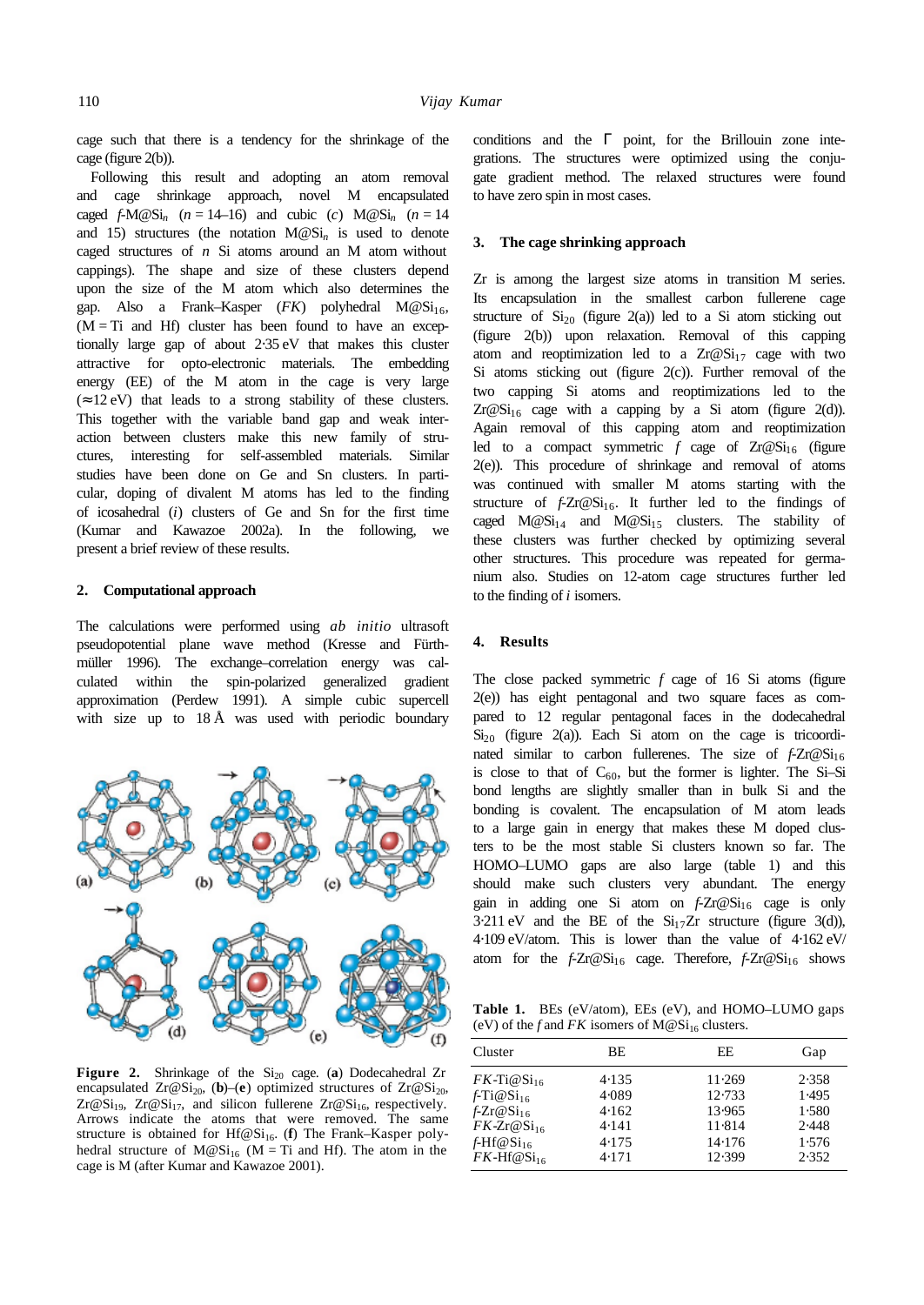

**Figure 3.** (a) Optimized structure of  $f-M \otimes Si_{16}$  with  $M = Cr$ . There is a shrinkage of the silicon cage, (**b**) the capping silicon atom in (**a**) is removed and the structure, reoptimized to obtain the *f*-Cr@Si<sub>15</sub> isomer, (**c**) the *c* isomer of Cr@Si<sub>15</sub> that has the lowest energy, (**d**) lowest energy isomer of  $M@Si<sub>15</sub>$ ,  $M = Ti$ , Zr, Hf, Ru, and Os. Structures of  $Si<sub>16</sub>M$  and  $\overline{M} \otimes Si<sub>15</sub>$  for  $M = Mo$  and W are similar (after Kumar and Kawazoe 2002b).

magic behaviour. Similar results were obtained for the isoelectronic Hf $@Si_{16}$ . However, encapsulation of Ti in the *f* cage does not lead to closest packing due to its smaller size and an *FK* polyhedron (figure 2(f)) was found to be  $0.781$  eV lower in energy. It has tetrahedral symmetry with four connected capped hexagons of Si. The Ti–Si bond lengths in this structure are slightly reduced and it enhances interaction of Ti with the Si cage. The Si–Si bonds are, however, elongated (2⋅37–2⋅66 Å) and have a mixed covalent-metallic character. This isomer has an exceptionally large gap of 2⋅358 eV that lies in the visible range. It is likely that the actual gap would be significantly higher as the approximate density functional methods tend to underestimate the gap. Similar calculations were performed for  $M = Hf$  and  $Zr$ . The isoelectronic  $FK-Hf@Si<sub>16</sub>$  was found to be nearly degenerate with the *f* isomer, but its HOMO–LUMO gap is as large  $(2.352 \text{ eV})$  as for M = Ti. However,  $FK-Zr@Si<sub>16</sub>$ lies 0⋅355 eV higher in energy than the *f* isomer. These results suggested that both Ti and Hf encapsulated Si clusters with *FK* polyhedron structure should be strongly abundant and that Hf doping is unique to produce two different stable degenerate isomers with different bonding natures and significantly different band gaps. These are the only cages with 16 silicon atoms that are formed with even electron transition M atoms. In the case of other M atoms, 16 silicon atom clusters are possible but either these are not of lowest energy or there are distortions or the cage shrinks with capping of some Si atom(s). Interaction between two *f* clusters has been found to be relatively weak with 1⋅345 eV BE and a reduction in the gap. However, for *FK* isomers, this interaction is very weak (0⋅048 eV) and the gap remains large, making these species attractive for self-assembly.

Encapsulation of smaller M atoms such as Cr, Mo, and W led to the shrinkage of  $f-M@Si_{16}$  to  $M@Si_{15}$  cage with a capping atom (Kumar and Kawazoe 2002b) as shown in figure 3(a). Removal of the capping atom and subsequent reoptimization led to a stable  $f-M@Si<sub>15</sub>$  cage (figure 2(b)). The HOMO–LUMO gap is small (0⋅808 eV) and the BE, 3⋅883 eV/atom. The EE of Cr in the cage is large (8⋅936 eV) but significantly lower than  $\approx 14 \text{ eV}$  obtained for Zr and Hf (table 1) due to complete quenching of the magnetic moment of Cr. The Si–Si bond lengths are in the range of  $2.27-2.34 \text{ Å}$  indicating covalent bonding in this isomer. A few bonds are, however, elongated with values of 2⋅47 and 2⋅72 Å. The Cr–Si bond lengths lie in the range of 2⋅60–2⋅96 Å. These values are more than the sum of the covalent radii, 1⋅18 and 1⋅36 of Si and Cr atoms, respectively. Therefore, Cr is not optimally bonded in this *f* silicon cage.

Another 15-atom Si cage was attempted from a body centred cubic structure by placing one more Si atom on a face of the cube with M at the centre. Optimization with  $M = Cr$  led to the structure shown in figure 3(c). It lies 1⋅071 eV lower in energy than the *f* isomer and has a large (1⋅537 eV) HOMO–LUMO gap suggesting its strong stability. This structure is completely different from the *f* isomer. The mean coordination of Si atoms on this cage is 4. The higher coordination of Si atoms in this structure leads to slightly elongated Si–Si bonds (2⋅36– 2⋅57 Å). This range is more than the value of  $2·35$  Å for the covalently bonded bulk silicon and suggests development of some metallic character in this isomer as one would also expect from a higher coordination of Si atoms. The M–Si bond is, however, slightly shorter  $(2.54-2.83 \text{ Å})$  than in the *f* isomer with majority of bonds having the lower value. This leads to a better M–Si interaction in this structure. The valence states of Cr atom lie near the HOMO of the Si cage and interact covalently with the latter and the nearby states. This leads to a lowering of the energy of the Si cage states in a range of about 2 eV below the HOMO but the deeper states are only weakly perturbed. The same holds true also for other M atoms.

Similar calculations on  $M@Si_{16}$  with  $M = Mo$  and W showed the capped caged structure of figure 3(a) to be the lowest in energy similar to Cr. Optimizations for  $M@Si<sub>15</sub>$  with  $M = Mo$  and W, respectively, showed an increase in the gap to 1⋅659 and 1⋅747 eV in the *c* derived structure. Therefore, for  $M@Si_{15}$  (M = Cr, Mo, and W),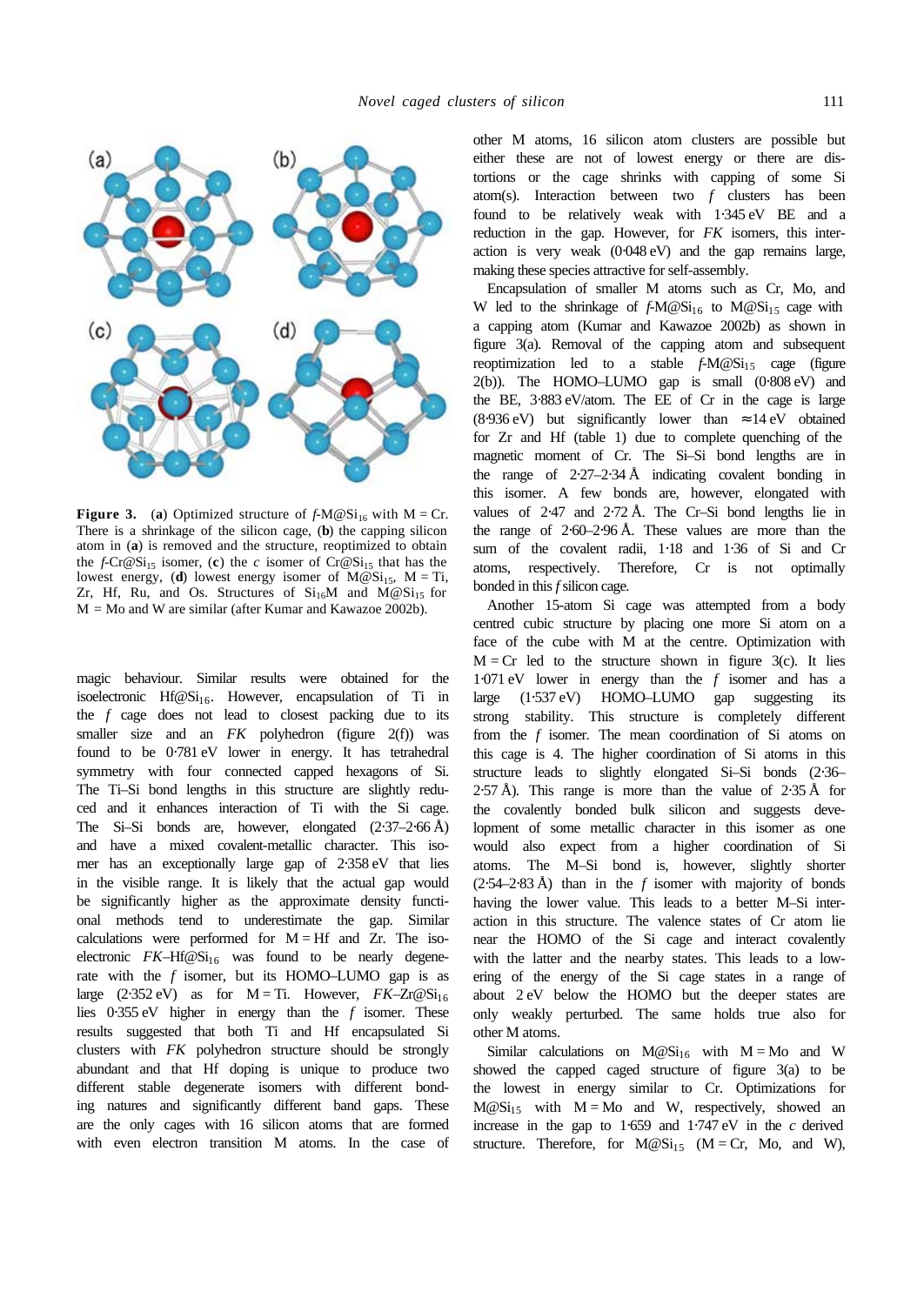the isomer obtained from a *c* structure has the lowest energy and large HOMO–LUMO gap. The bonding properties of these clusters with isoelectronic dopings are similar. The different growth modes of 15 and 16 Si atom clusters lead to their simultaneous large abundances as observed (Beck 1989). Strikingly, these are the only two clusters with high intensities in experiments and beyond this size there is very low intensity of other clusters. These results show the importance of the  $M@Si<sub>15</sub>$  cage for these M atoms and suggest that the only other significantly stable cluster with a capping is  $Si<sub>16</sub>M$  that has large gap. Therefore, it is highly likely that such caged clusters can be uniquely produced for developing cluster assembled materials with desired properties as the shape, size, and band gap can be varied with a suitable choice of M. Further calculations (Kumar and Kawazoe 2002b) on  $M = Ti$ ,  $Zr$ ,  $Hf$ ,  $Ru$ , and  $Os$  for the 15-atom silicon cage give a slightly different  $c-M@Si_{15}$  structure with large BEs and about 1⋅2 eV HOMO–LUMO gaps.

Studies (Kumar and Kawazoe 2001) with further smaller M atoms, Fe, Ru, and Os showed the  $f-M@Si<sub>16</sub>$ cage to shrink to  $M@Si<sub>14</sub>$  with two Si atoms capping (figure 4(a)). Removal of these two capping atoms and subsequent optimizations led to a  $f-M@Si<sub>14</sub>$  cage (figure 4(b)) which is better described as a capped decahedron (*d*). It was, however, found that a body centred cubic structure (figure 3(f)) had lower energy and larger HOMO–LUMO gap. But in the case of  $M = Ru$  and Os,



Figure 4. Shrinkage of *f*-Fe@Si<sub>16</sub> structure: (a) optimized  $Si<sub>16</sub>Fe$  with two Si atoms capping (marked with arrows), (**b**) *d*- $M@Si<sub>14</sub>, M = Fe$  and Ru, (c) *c*-Fe@Si<sub>14</sub>, and (d)  $f-Os@Si<sub>14</sub>$ . The *c* structures of Ru and Os are similar to (**c**) (after Kumar and Kawazoe 2001).

both the *f* and *c* isomers are nearly degenerate. The BE, EE and the HOMO–LUMO gaps of these clusters are given in table 2. Though,  $M@Si_{15}$  structure has also been obtained for  $M = Ru$  and Os, it is not close packed. These calculations suggested the 14-atom Si cage to be optimal for  $M = Fe$ , Ru, and Os. Calculations with  $M = Ni$ , Pd, and Pt also gave cubic structure to be of lowest energy, but there is a magnetic moment of  $2 \mu_B$  and the HOMO– LUMO gap is small  $\left( < 0.5 \text{ eV} \right)$ . Therefore, these clusters are unlikely to be abundant.

Similar studies (Kumar and Kawazoe 2002c) have been carried out on germanium clusters. In this case the *f*-M@Ge16 structure transforms into the *FK* polyhedron which again has a large HOMO–LUMO gap of about 2 eV similar to the Si based clusters. The 14- and 15 atom clusters have a tendency to prefer capped decahedral structures. It is due to the weaker covalent character of Ge. The lowest energy structures of 14, 15, and 16 Ge atom cages are shown in figure 5. Again there is a large gain in the binding energy as compared to the elemental Ge clusters.

Further studies have been carried out on 12 atom cages with M encapsulation. For  $Si<sub>12</sub>M$ ,  $M = Cr$ , Mo, and W, a *h* prism (figure 1(d)) has the lowest energy. The BE and gaps are 3⋅84, 4⋅02, and 4⋅18 eV and 0⋅85, 0⋅90, and 1⋅34 eV, respectively. These gaps are lower than the values obtained for the 15- and 16-atom Si cages except for  $Si<sub>12</sub>W$ , but the BE of the 15- and 16-atom cages are higher than the corresponding value for the  $Si<sub>12</sub>M$  cluster. Therefore, 15- and 16-atom cages are more stable than  $Si<sub>12</sub>M$  in agreement with the finding of the laser evaporation experiments. As the sizes of these M atoms are significantly larger than that of Si, these cannot form close packed structures with 12 Si atoms. This is, however, possible with smaller M atoms. Further studies (Kumar and Kawazoe, to be published) of H interaction with these clusters show weak bonding in agreement with the absence of hydrogenated species of  $Si<sub>12</sub>M$ . Calculations (Kumar and Kawazoe 2002a; and to be published) on several other M atoms led to the finding of *i* clusters of Ge and Sn with large gaps by doping divalent M atoms such as Be, Zn, Mg, and Ca.

**Table 2.** BEs (eV/atom), EEs (eV), HOMO–LUMO gaps (eV) of low lying isomers of selected clusters.

| Cluster                        | BE    | EE     | Gap   |
|--------------------------------|-------|--------|-------|
| $f-Si_{16}Fe$                  | 4.010 | 9.426  | 1.294 |
| $f-Si_{16}Ru$                  | 4.188 | 12.445 | 1.230 |
| $f-Si_{16}Os$                  | 4.252 | 13.551 | 1.246 |
| $c$ -Fe@Si <sub>14</sub>       | 4.018 | 8.404  | 1.162 |
| c-Ru $@Si_{14}$                | 4.194 | 11.136 | 1.409 |
| $f-Ru@Si14$                    | 4.184 | 12.939 | 1.488 |
| $c$ -Os@Si <sub>14</sub>       | 4.259 | 12.111 | 1.453 |
| $f-\cos\omega S$ <sub>14</sub> | 4.258 | 14.024 | 1.576 |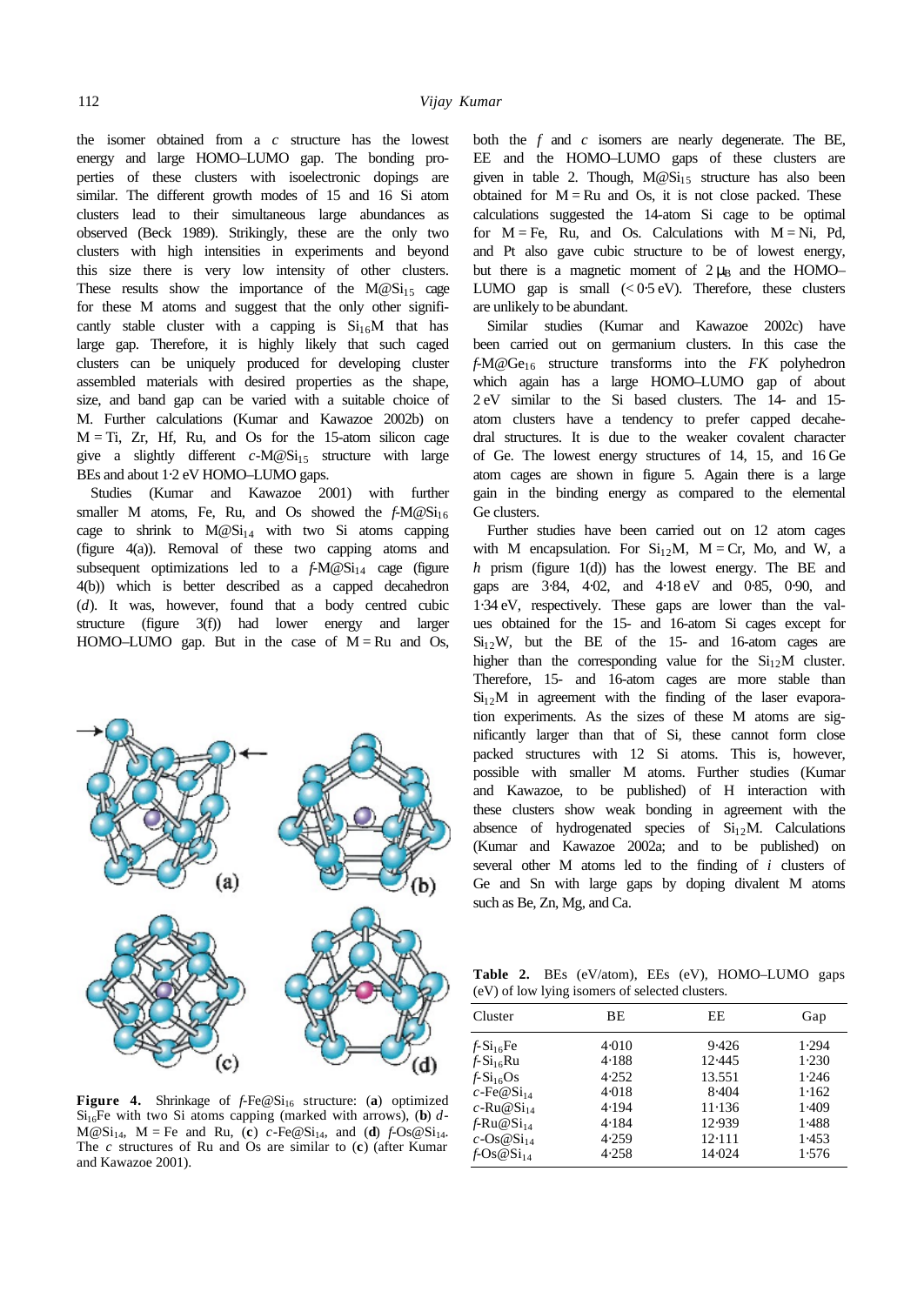

**Figure 5.** Optimized structure of  $M@Ge_n$  clusters. (a) FK polyhedron for  $n = 16$  and  $M = Ti$ , Hf, and Zr, (**b**) capped decahedral isomer for  $n = 16$  and  $M = Cr$ , Mo, and W, (**c**) and (**d**) are two closely lying decahedral isomers for  $n = 15$ , (**e**) and (**f**) are cubic and decahedral isomers for  $n = 14$  (after Kumar and Kawazoe 2002c).

# **5. Summary**

In summary, we have presented a brief review of the recently found transition M atom encapsulated silicon and germanium caged clusters from computer experiments based on an *ab initio* method. These form 14-, 15-, and 16-atom cages with M at the centre, depending upon the size of the M atom. The shape and the HOMO– LUMO gap depend upon M. Most notable among these are the fullerene-like, cubic, and Frank–Kasper polyhedral structures. Interaction between the fullerene-like cages is relatively weak while interaction between the Frank–Kasper polyhedral clusters is van der Waals type. Further icosahedral clusters of Ge and Sn have been obtained with divalent M atom encapsulation. These results show that one M atom changes the properties of elemental Si and Ge clusters drastically. It has opened up new avenues for the development of elements of nanodevices. Also these results can shed new light on the understanding of metal–semiconductor interfaces as well as the development of nanowires for which metal particles are used as catalyst. The strong stability of these clusters results from strong M–Si interactions that also fix the size of the cage. It is likely that these clusters can be pro-

duced exclusively in large quantities. The HOMO– LUMO gaps in these clusters are large and in particular for the *FK* isomer, these lie in the visible range. This is attractive for opto-electronic applications.

### **Acknowledgements**

This work has been done in cooperation with Prof. Y Kawazoe. I gratefully acknowledge the kind hospitality at the Institute for Materials Research and the support of the staff of the Centre for Computational Materials Science of IMR-Tohoku University, for the use of SR8000/ H64 supercomputer facilities.

# **References**

Beck S M 1989 *J. Chem. Phys*. **90** 6306

- Hiura H, Miyazaki T and Kanayama T 2001 *Phys. Rev. Lett*. **86** 1733
- Ho K-M, Shvartsburg A A, Pan B, Lu Z Y, Wang C Z, Wacker J G, Fye J L and Jarrold M F 1998 *Nature* **392** 582
- Jackson K and Nellermoe B 1996 *Chem. Phys. Lett*. **254** 249 Jarrold M F and Bower J E 1988 *J. Phys. Chem*. **92** 5702